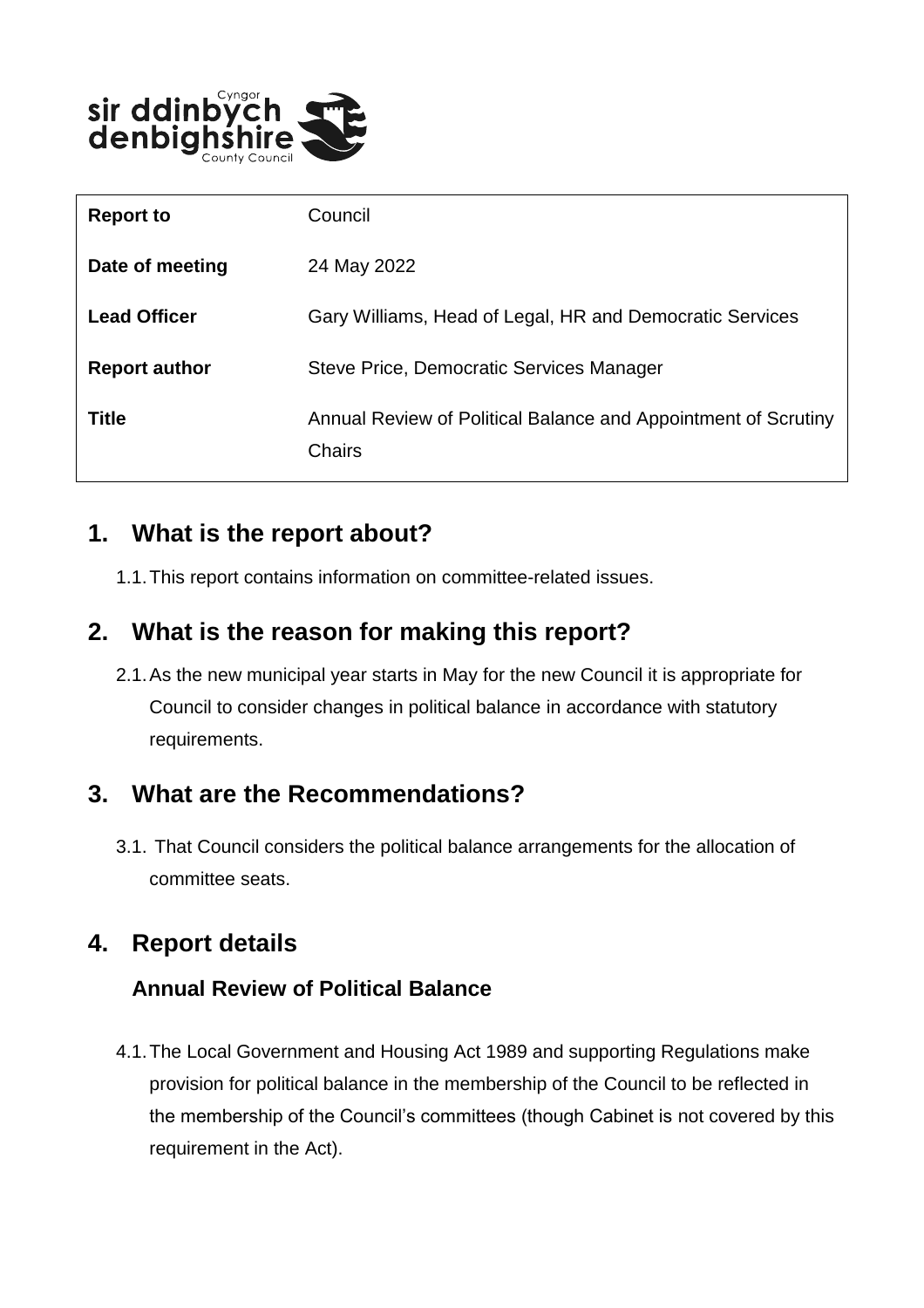- 4.2.The members of the Council are divided into different political groups, a group being two or more councillors who sign a notification to the authority declaring that they wish to be recorded as being a member of a particular group. The Council has an obligation to ensure that the number of seats on certain committees (these are identified by statute) are allocated to each political group in the same proportion as the number of members within a group to the membership of the Council. For example, if Group A's membership represents a third of the members of the Council, then Group A would be allocated a third of the seats on the committees that have to be politically balanced. This requirement can be set aside but only if no member of the Council votes against doing so.
- 4.3. The Council is required to consider at least annually how the membership of its committees relates to the size of the groups. The current political balance figures and membership of the groups are shown in appendixes 1 and 2 respectively.

#### **Democratic Services Committee**

- 4.4 Section 11 of the Local Government (Wales) Measure 2011 requires the Council to appoint a committee to review the adequacy of provision by the authority of staff, accommodation and other resources to discharge democratic services functions, and to make reports and recommendations to the authority in relation to such provision.
- 4.5. The members of the Democratic Services Committee must be appointed by Full Council. There are to be no co-opted members. Under the Measure there may be no more than one member of the Cabinet on the Committee (who cannot be the Leader), but Council in May 2012 decided that the membership would be 11 councillors and would not include members of the Cabinet. Accordingly, Council will be asked to make these appointments once it is known which members will be eligible to sit on the committee.

#### **Appointment of the Chairs of Scrutiny Committees**

4.6 The Local Government (Wales) Measure 2011 provides the principles for the allocation of the Scrutiny Chairs.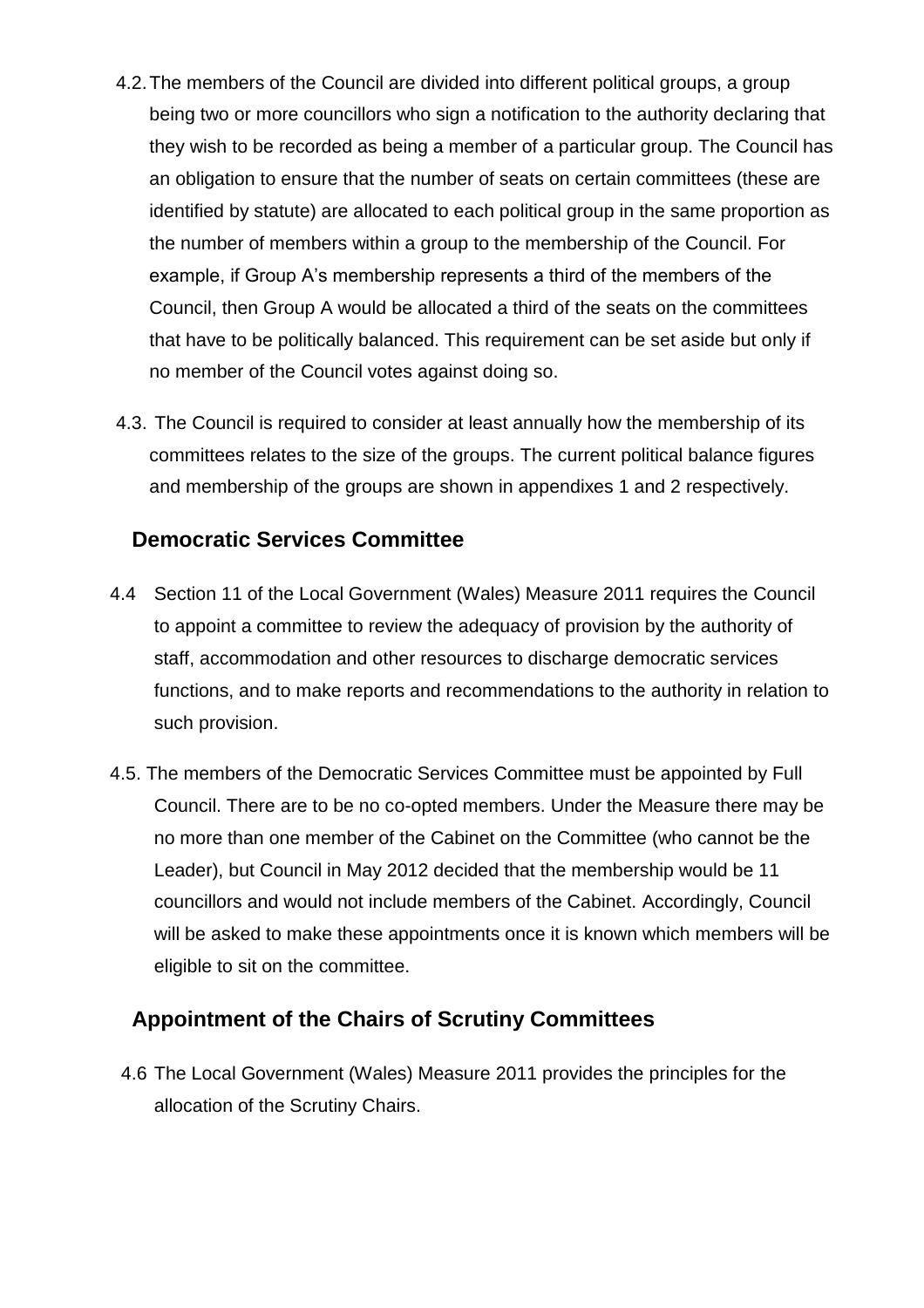- 4.7 The total membership of the group or groups on Cabinet is divided by the total Council membership and this number is multiplied by the number of the Scrutiny committees (namely 3). The figure, if not a whole number, is rounded down.
- 4.8 The remaining Scrutiny Chair positions would be given to the non-Cabinet groups and determined by applying the proportion of each non-Cabinet group to the total number of non-Cabinet members.
- 4.9 The Group Leaders will be asked to confirm their Scrutiny Chair appointments once the Cabinet and non-Cabinet group memberships have been agreed.
- 4.10. Neither the Measure nor the associated statutory guidance make provisions for changing or re-appointing scrutiny chairs, except where the political make-up of Cabinet changes or where a scrutiny chair is vacated for some reason. The appointment of chairs for a new municipal year is therefore a matter for the political groups to consider and to report any changes.

# **5. How does the decision contribute to the Corporate Priorities?**

5.1.Political balance arrangements are central to the democratic and committee systems which are essential elements of the Council's governance arrangements, including the Council's corporate priorities

# **6. What will it cost and how will it affect other services?**

6.1.There are no identified costs arising from the recommendations in this report to undertake an annual review of the allocation of committee seats according to political balance requirements.

# **7. What are the main conclusions of the Well-being Impact Assessment?**

7.1. A Well-being Impact Assessment is not required for this report.

# **8. What consultations have been carried out with Scrutiny and others?**

8.1. Council and the political groups within the Council are being consulted on the issues raised in this report.